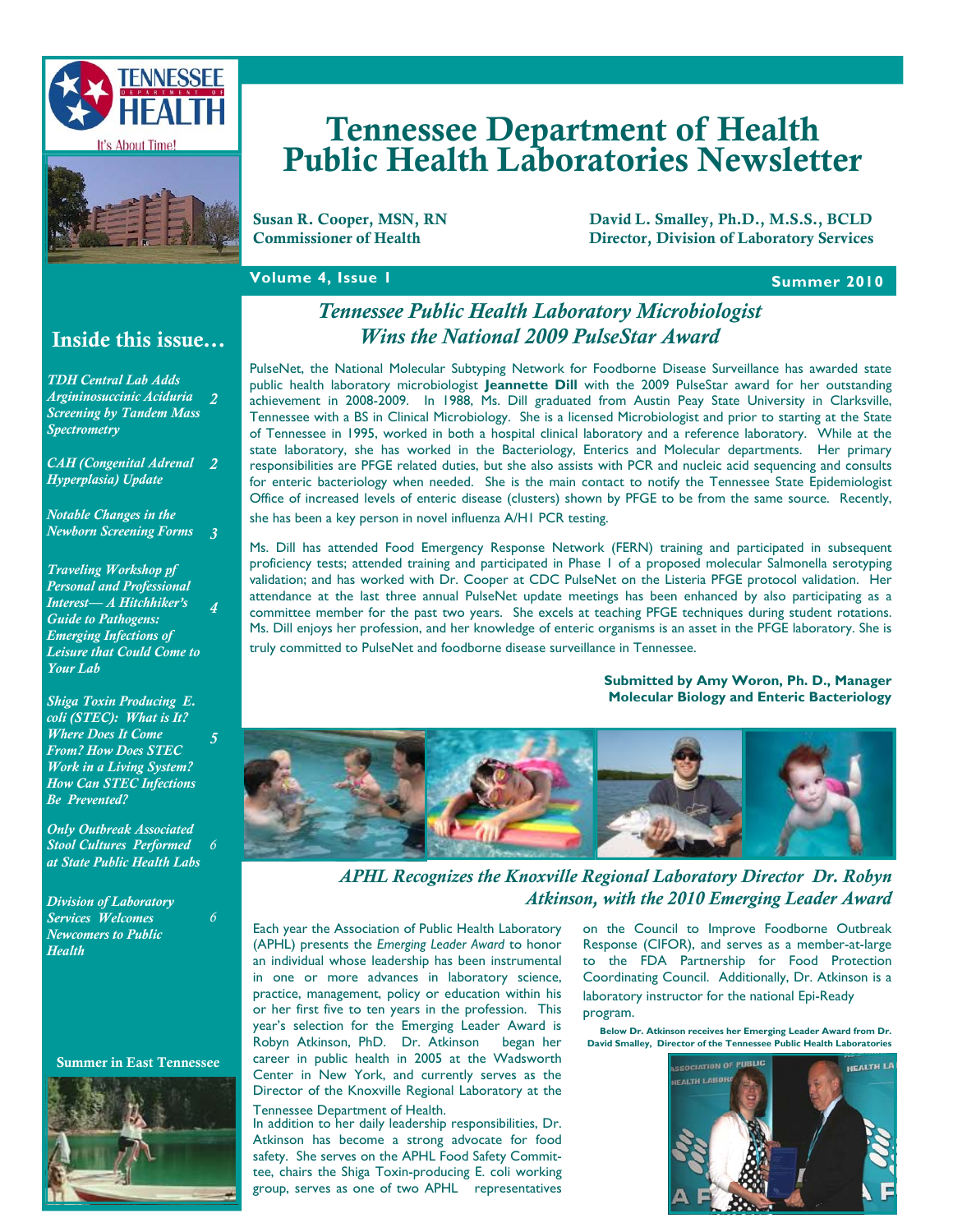### **Volume 4, Issue 1 Page 2**

## *Division of Laboratory Services Adds Argininosuccinic Aciduria Screening by Tandem Mass Spectrometry*

#### **Submitted by Christine D. McKeever Newborn Screening Section Manager MS/MS**



Laboratory Services recently added the analyte Argininosuccinic Acid (ASA) to the newborn screening panel. ASA is the primary analyte used to screen for Argininosuccinic Aciduria also known as Argininosuccinate Lyase Deficiency. This disorder is autosomal recessive and is caused by defect of the enzyme, Argininosuccinate Lyase. Argininosuccinic Aciduria is characterized as a urea cycle disorder. The urea cycle operates to eliminate excess nitrogen when protein is used by the body.

On a protein diet, amino acids are oxidized for energy or stored as fat and glycogen, however nitrogen produced from this process must be excreted. So through a series of live cell reactions, nitrogen is processed to urea, a compound excreted by the kidneys. A deficiency of any urea cycle enzyme can result in elevated ammonia levels, hyperammonemia.

 In the urea cycle, the enzyme Argininosuccinate Lyase cleaves Argininosuccinate to arginine and fumarate. Deficiency in this enzyme blocks urea synthesis leading to accumulation of the amino acids, Argininosuccinate and Citrulline, and this prevents synthesis of arginine, making arginine an essential amino acid. Affected infants exhibit progressively deteriorating symptoms due to the elevated ammonia levels. Excess ammonia is damaging to the central nervous system so Argininosuccinic Aciduria causes neurological problems as well as eventual liver damage. Neonatal onset is within the first two to three days of life. Infants present with vomiting, lethargy, poorly controlled breathing, hypothermia, brain degeneration due to ammonia, enlarged liver, coma, and death.

 Late onset may present at a few months to years of age with non-specific mental retardation, episodic seizures and enlarged liver. Hair abnormalities and or skin lesions are also physical findings in late onset due to arginine deficiency. These patients will often self select a diet low in protein. Hyperammonemia in late onset is usually not severe and accumulation occurs only dur-

ing times of illness or stress. Symptoms are non-specific in the milder form. Treatment usually consists of a diet low in protein, supplementation with arginine for completion of the urea cycle, drugs to scavenge ammonia and in some cases supplementation with carnitine, if the patient has a secondary deficiency. Liver transplant may improve the metabolic status of the patient and offers a partial correction of the enzyme deficiency. Fasting must be avoided and especially during illness the patient must supplement with high carbohydrates and non-protein calories to avoid catabolism. Metabolic emergencies may require acute hemodialysis to lower blood ammonia levels.

 The incidence of this disorder is one in 70,000 (1:70,000) live births and has a high mortality rate. We have set our normal cutoff for ASA at <0.75 µmol/L. We have also instituted a ratio of Argininosuccinic Acid to Arginine (ASA/ARG) that can be elevated in true cases of Argininosuccinic Aciduria. The normal cutoff for this ratio ASA/ARG is <0.17. These cutoffs went into effect with specimens received on or after May 15, 2010. Laboratory Services has detected two diagnosed cases of Argininosuccinic Aciduria.

#### **References:**

- Stadler, S., Gempel, K., Bierger, I., Pontz, B.F., Gerbitz, K.D., Bauer, M.F., Hofmann, S., Detection of neonatal Argininosuccinate Lyase deficiency by serum tandem mass spectrometry, Journal of Inherited Metabolic Disease, 24(2001), 370-378.
- 2. Argininosuccinic Aciduria, National Institutes of Health, www.ghr.nlm.nih.gov/condition/argininocuccinic-aciduria,
- accessed June 7, 2010<br>3. Act sheet, Argininosuc Act sheet, Argininosuccinic Aciduria (ASA), www.idph.state.ia.us/genetics/common/pdf/asa.pdf, accessed June 7, 2010
- King, M., Nitrogen Metabolism and the Urea Cycle, http:// web.indstate.edu/thcme/mwking/nitrogen-metabolism.html,

## *CAH (Congenital Adrenal Hyperplasia) Update*

Perkin Elmer, the vendor for the reagent kits used in screening for Congenital Adrenal Hyperplasia has recently changed the antibody in the kit. This kit is now FDA approved and we have concluded our evaluation in comparison to the current kit.

We began use of this new kit with specimens received on November 4, 2009 (Julian date 308). New result cutoffs for the four different weight groups are shown in the chart. Any patient with results exceeding these cutoffs will be reported to follow-up as abnormal.

| <b>Weight group</b> | <b>Cutoff</b> |
|---------------------|---------------|
| $<$ 1250 grams      | $<$ 97 ng/mL  |
| 1250 - 1749 grams   | $<$ 62 ng/mL  |
| $1750 - 2249$ grams | $<$ 42 ng/mL  |
| $\geq$ 2250 grams   | $<$ 30 ng/mL  |

If you should have any questions, please call the Newborn Screening Laboratory at 615-262-6352 or the Women's Health and Genetics Follow-up Program at 615-262-6304.

> **Submitted by Christine McKeever, Manager Newborn Screening Tandem Mass Spectrometry**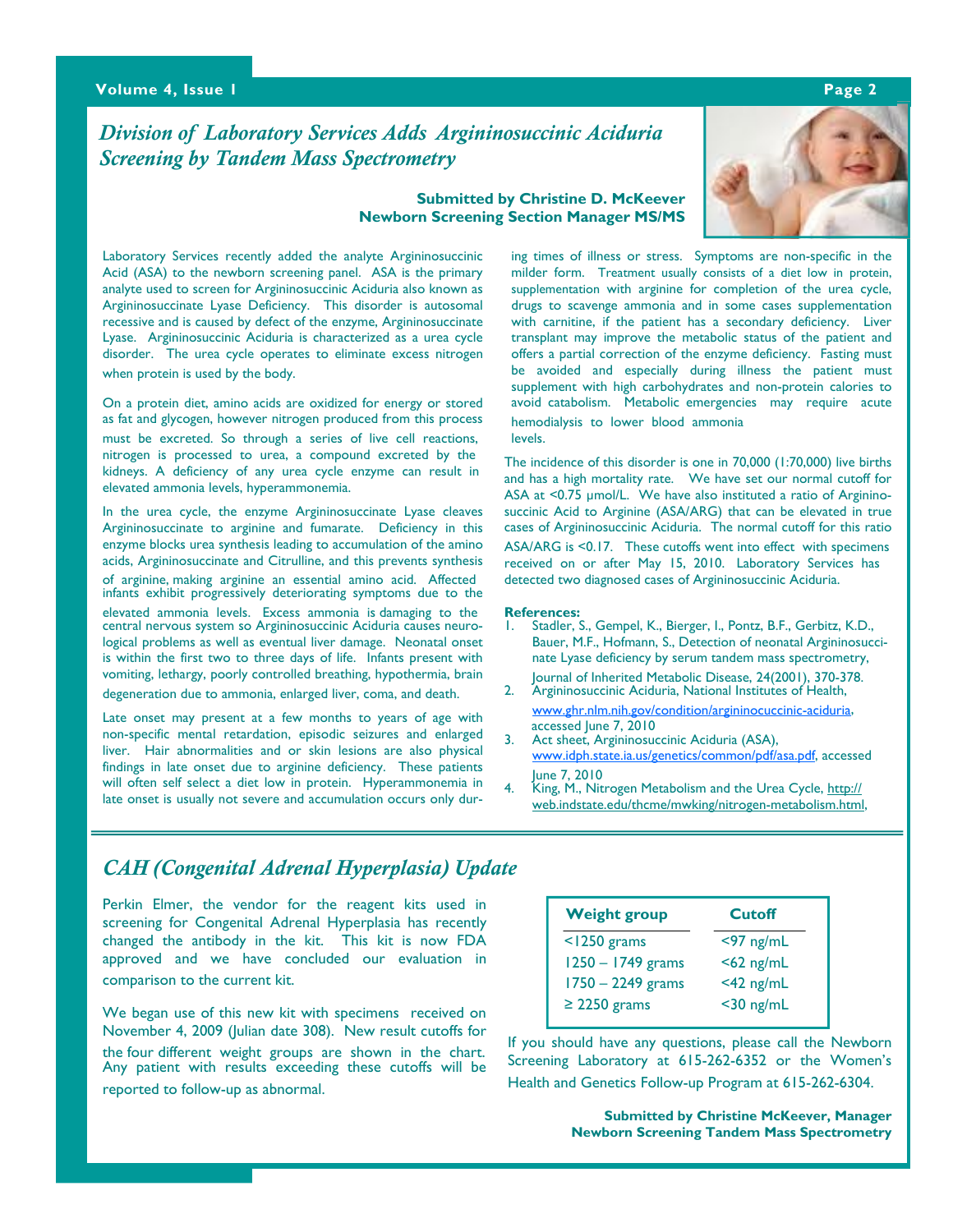#### **Volume 4, Issue 1 Page 3**

## *Notable Changes in the Newborn Screening Form*

The latest edition of the Newborn Screening forms are being sent out now, displaying the revision date REV. 03/10. There are a few changes with this form that should be noted.

#### **Lot Number**

The form continues to be WHATMAN 903, but is tan in color. It has an expiration date of March 2013. The expiration date is found at the bottom right corner of the form and is displayed as 2013-03. The new lot number is W092- 6863710.

#### **Antibiotic Status**

Since antibiotics can interfere with some of the Acylcarnitine results, we have added a place on the collection form to indicate if the infant had antibiotic therapy. Please indicate on the form by checking either YES or NO whether the infant is on antibiotics at the time of collection or has had antibiotics within 24 hours of collection.

#### **Spanish**

To aid in newborn screening follow-up, there is a place under Mother's Information to indicate if Spanish is the language spoken. Please collect this information.

#### **Mother's Alternate Telephone Number**

In addition there is now space to collect a second phone number under mother's information. The second phone number should be a phone that is always in service and answered. Occasionally there are critical or panic results that need immediate follow up. Recently we receive more and more numbers that are not in service when a call to a mother is made. Time can make a difference in the outcome. Encourage mothers to give accurate contact information.

#### **Hearing Data**

Under Hearing, there are now additional data items to indicate why a test was not performed -

> "Unable to Test", "Transferred", "Still in Hospital" and "Expired".

There are now six risk factor categories. ECMO and Chemo are now #6. See the back of the "Pink" hearing copy for the list of all definitions of risk factors.

#### **NICU Status**

A space is now provided to document NICU status in the "Status Of Infant At Time Of Collection" box. Mark "Yes" if the infant is the NICU and mark "No" if the infant is in the well baby nursery.

If you have any questions, please contact:

Christine McKeever (615-262-6352, Chris. McKeever@tn.gov) Thomas Childs (615-262-6446, Thomas.Childs@tn.gov) or Mitzi Lamberth (615-262-6304, Mitzi.Lamberth@tn.gov).

#### **Submitted by Christine McKeever, Manager Newborn Screening Tandem Mass Spec**



| $Specimen$ $Repeat$ $\Box$                                    |                                            | Abnormal Test(s) to be repeated: (__iTSH (__)CAH (__iGAL (__iBIO(__)Hgb (__)MSAMS (__)CF<br>SEX: ( ) 1. Male ( ) 2. Female | STATUS OF INFANT AT TIME OF COLLECTION                                                     | Whatman                 |
|---------------------------------------------------------------|--------------------------------------------|----------------------------------------------------------------------------------------------------------------------------|--------------------------------------------------------------------------------------------|-------------------------|
| E<br>First<br>Infant's Last Name                              | Previous Last Name                         | RACE:<br>1. White ( ) 4. Am. Ind<br>$12.$ Black $($ 5. Other                                                               | Transfused:<br>if yes, Date of Last:                                                       | 퓨                       |
|                                                               | 1. Single Birth<br><b>MIL</b><br>TIME      | ) 3. Asian                                                                                                                 | Antibiotics<br>lyes:<br>N <sub>0</sub>                                                     | 806<br><b>ARING</b>     |
| Time of Birth<br>Birth Date                                   | 2. Twint ) A or ( ) B                      | ETHNICITY: (Lit. Hispanic<br>(-)2. Nonhispanic                                                                             | NICU<br>Gestational Age<br>Current Weight:                                                 |                         |
| Date Collected<br>Time Collected<br>Ν                         | TIME<br>3. Other                           | <b>BIRTH WEIGHT:</b><br>Grams                                                                                              | 12. Non-Lactose<br>Feeding: ( ) 1. Breast<br>$14$ , Lactose ( $15$ , NPO<br>13. TPN/Lipids | 101                     |
| Hospital Collected ID                                         | Modical Record Number                      | <b>MOTHER'S INFORMATION</b>                                                                                                | Hearing,                                                                                   | <b>SCREENING</b><br>60M |
| Hospital of Birth ID                                          |                                            |                                                                                                                            | Opty:<br>ABR                                                                               | N                       |
| Submitter's Address<br>PPP                                    |                                            | Mother's Current Last Name                                                                                                 | First<br>Age<br>R Eiv<br>L Ear<br>Pass<br>Page:                                            | 28989                   |
| Rн<br>R<br>Phone                                              | Spon. Colected By                          | Address                                                                                                                    | <b>Refer</b><br>Rober:                                                                     | $\frac{1}{2}$           |
| s<br>Name                                                     |                                            | City                                                                                                                       | Linsblo to Tost<br>Zip Code<br>State<br>Declined Test                                      | O<br>Ō.                 |
| CD.<br>$\frac{5}{5}$<br>Address                               |                                            | Phone                                                                                                                      | Transferred<br>Still in Hospital<br>Alternate Phone                                        | ö.<br>€                 |
| R<br>City                                                     |                                            | Spanish: Yes No                                                                                                            | Expired<br>TennCare: Yes No<br><b>RISK FACTORS</b>                                         |                         |
| ALL<br>INFORMATION<br>MUST BE<br>PRINTED<br>Style             | Zip Doce                                   | Mather's Social Security No.                                                                                               | Use 2 Digit<br>County Code<br>County of Real                                               | 2013-                   |
| 10534416 Rev<br>ENNESSEE DEPT OF HEALTH, LABORATORY SERVICES. | SPECIMEN CONTROL NUMBER DATE REC'D/LAB NO. | LAB UNSAT                                                                                                                  |                                                                                            | ġ                       |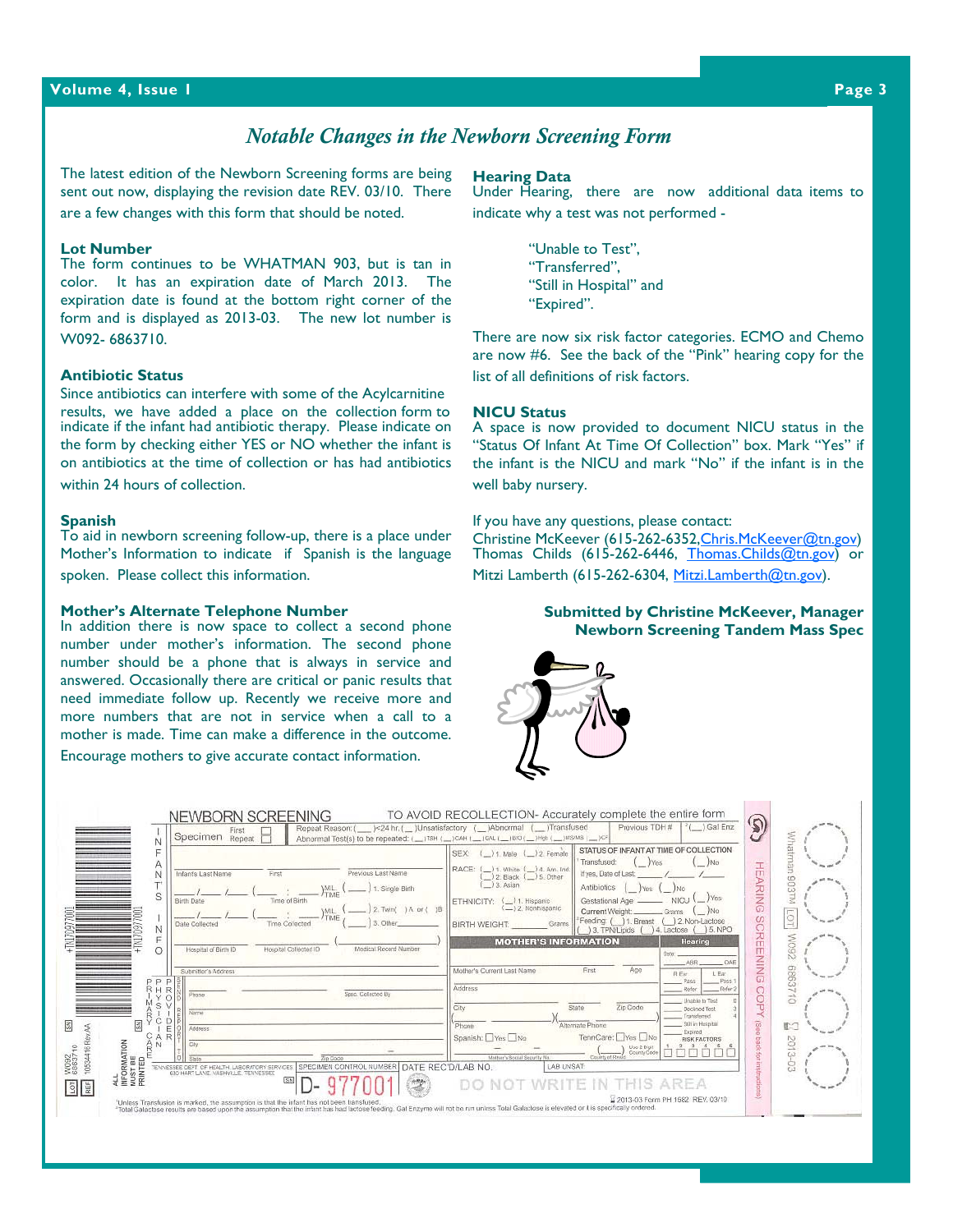## *Traveling Workshop of Personal and Professional Interest - A Hitchhiker's Guide to Pathogens: Emerging Infections of Leisure that could Travel to Your Laboratory*



Since the early 1990's, the clinical microbiology laboratory has seen an increase in emerging and "unusual" pathogens. Many new and increasingly resistant organisms are popping up as a consequence of increased travel, new leisure

activities, trendy foods and as a product of a "world marketplace" brought to our local grocery stores. Travel, importation of food, and many leisure activities we engage in potentially expose us to new, formerly unrecognized, or undiagnosed disease pathogens. Whatever your chosen vacation destination, be aware of the uninvited guests.

Infections on cruise ships are traditionally associated with noroviruses (genus *Norovirus*, family *Caliciviridae*), a group of single-stranded RNA, non-enveloped viruses causing acute gastroenteritis in humans. With an average incubation time of 36 hours, vacationers run the risk of becoming ill at sea or bringing the illness home. Although Tennessee and Kentucky are both land-locked states, our residents do venture out to the open seas and sometimes return with uninvited guests. Norovirus is not the only cause of illness on cruise ships. There are documented cases of parasitic infections, respiratory infections, and bacterial skin and gastrointestinal illnesses. Let us not forget the dangers of entering ports of call where passengers may lack immunity to endemic pathogens.

For those now convinced to take a recently-popular "staycation" with your family pet, don't think that you are off the hook! Animal bites account for up to 1% of ER visits each year. Thankfully, dog bite wounds have a lower infection rate than cat bite wounds, since an estimated 5 million people/ year are affected with a canine bite/scratch compared to an estimated 400,000 people/year either bitten or scratched from a feline companion.

 Now that some of you are thinking, "Forget this, I will just stay at work!", let's turn our attention to laboratory acquired infections. The first documented laboratory acquired infection (LAI) was a case of brucellosis in 1899. Recent cases of LAI's include Meningitidis, Tularemia and Brucellosis. A

2007 study of personnel behaviors contributing to LAI's, identified that having a history of laboratory accidents and LAI's, and having a low opinion of laboratory safety programs were significant predictors of future LAI's.

These topics and more were discussed during the Tennessee Public Health Laboratories program, *2010 A Hitchhiker's Guide to Pathogens: Emerging Infections of Leisure that could Travel to Your Lab.* Want to hear more? Attend the KY/TN ASM branch meeting on November 12 and 13, 2010 and the Tennessee public health laboratory will present select summaries from this program.

#### **References**

- 1. Barry, MA. Report of Pneumonic Tularemia in Three Boston University Researchers. March 28, 2005.
- 2. Centers for Disease Control and Prevention. 2010. Norovirus. (accessed June 22, 2010). http://www.cdc.gov/ ncidod/dvrd/revb/gastro/norovirus.htm
- 3. DeGraw, E. et al., 1997. Update: Outbreaks of Cyclosporiasis -- United States and Canada, 1997. MMWR. 46(23):521-523.
- 4. Griffith, J. et al., 2008. Laboratory-Acquired Brucellosis --- Indiana and Minnesota, 2006. MMWR. 57(02);39-42.
- 5. Lofgren, J. et al., 2002. Laboratory-Acquired Meningococcal Disease --- United States, 2000. MMWR. 51(07):141-4.
- 6. Murray et al., 2007. *Manual of Clinical Microbiology*. Washington, DC: ASM Press.
- 7. Schlossberg, D. 2009. *Infections of Leisure* 4<sup>th</sup> edition. Washington, DC: ASM Press.

**Submitted by Amy M. Woron M.S., Ph.D., Manager Molecular Biology and Enteric Bacteriology Laboratories**

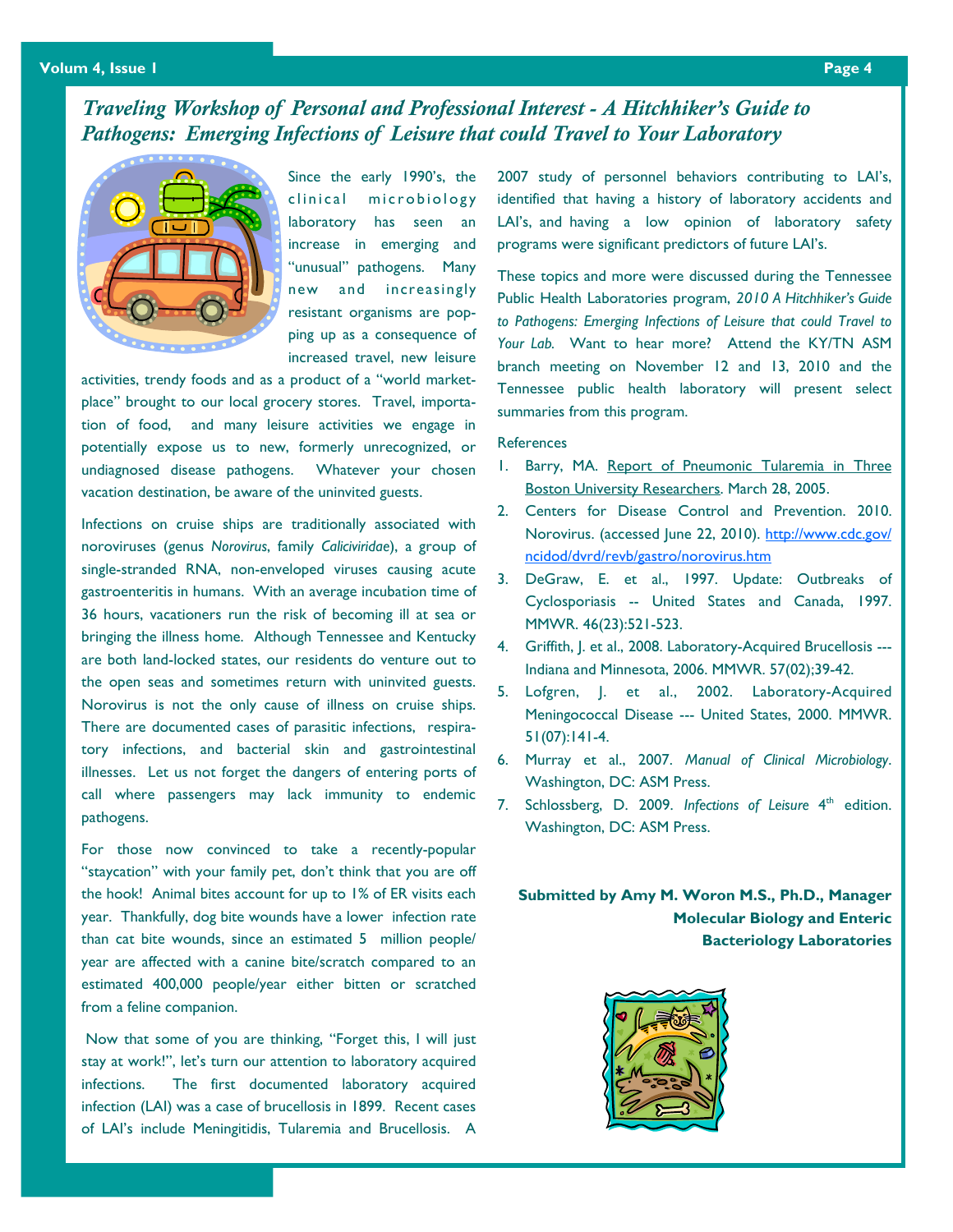## *Shiga-toxin Producing E. coli (STEC): What is it? Where Does it Come From? How Does STEC Work in a Living System? How Can STEC Infections Be Prevented?*

#### **What is STEC?**

*Escherichia coli* (abbreviated as *E.. coli*) are a large and diverse group of bacteria. Although most strains of *E.. coli* are harmless, others can make you sick. Some kinds of *E.. coli* can cause diarrhea, while others cause urinary tract infections, respiratory illness, pneumonia, and other illnesses. *E.. coli* 0157:H7 is the most noteworthy because much of its pathogenicity (ability to cause disease) comes from the production of Shiga toxins. These Shiga toxins can be produced by over 100 serotypes of *E.. coli* and collectively this group of bacteria are referred to as Shiga-toxin producing *E.. coli* or STEC. The Shiga toxins produced by the bacteria are responsible for the condition known as hemorrhagic colitis, the source of the bloody diarrhea associated with STEC infections. Shiga toxin production is also responsible for hemolytic uremic syndrome (HUS), a complication of infection that leads to kidney failure. Shiga toxins derive their name from the bacterial organism from which they were first identified, *Shigella dysenteriae*. *S. dysenteriae* causes Shigellosis (bacillary dysentery), which, like STEC infections, can cause severe, bloody diarrhea. There are two types of Shiga toxin, Stx1 and Stx2, which may be produced by STEC.

#### **Who gets STEC infections?**

People of any age can become infected. Very young children and the elderly are more likely to develop severe illness and hemolytic uremic syndrome (HUS) than others, but even healthy older children and young adults can become seriously ill.

#### **What are the symptoms of STEC infections?**

The symptoms of STEC infections vary for each person, but often include severe stomach cramps, diarrhea (often bloody) and vomiting. If there is fever, it usually is not very high (less than 101˚F/ less than 38.5˚C). Most people get better within 5–7 days. Some infections are very mild, but others are severe or even life-threatening.

#### **How are these infections spread?**

*Newborn Screening Forms Update*  your mouth. Unfortunately, this happens more often than we would Infections start when you swallow STEC—in other words, when you get tiny (usually invisible) amounts of human or animal feces in like to think. Exposures that result in illness include consumption of contaminated food, consumption of unpasteurized (raw) milk, consumption of water that has not been disinfected, contact with cattle, or contact with the feces of infected people. Some foods are considered to carry such a high risk of infection with STEC, or another germ, that health officials recommend people avoid them completely. These foods include unpasteurized (raw) milk, unpasteurized apple cider and soft cheeses made from raw milk. Sometimes the contact is pretty obvious (working with cows at a dairy or changing diapers, for example), but sometimes it is not (like eating an undercooked hamburger or a contaminated piece of lettuce). People have become infected by swallowing lake water while

swimming, touching animals and the environment in petting zoos and other animal exhibits and by eating food prepared by people who did not wash their hands well after using the toilet. Almost everyone has some risk of infection.

#### **How Does STEC Work Inside a Living System?**

Much of the pathogenicity associated with STEC comes from the production of Shiga toxins. When Shiga toxin is released from a STEC bacterium, it is responsible for the bloody diarrhea associated with STEC infections because it kills cells of the intestine which causes bleeding and swelling. As a result, the body increases permeability of intestinal cell barriers so that important cells of the immune system (neutrophils/PMN's) can reach the *E.. coli* infection. Shiga toxin may also use this opportunity to break through the walls of the digestive tract, enter the blood stream and bind white blood cells for transport to locations such as the kidneys or the central nervous system (brain and spinal cord). Once Shiga toxin reaches a target organ such as the kidney, it binds to receptors on cell membranes. The toxin is then brought inside the cell and stops the cell from producing proteins it needs to function. Without the ability to sustain its function, the cell dies. This is the case with HUS which results from damage to the kidney cells. Shiga toxins are also responsible for the changes in the central nervous system that is associated with severe HUS. In coordination with pro-inflammatory factors Shiga toxins cause damage to the endothelial cells that make up the blood-brain barrier. This barrier is extremely important and normally prevents pathogens and toxins from causing damage to the brain itself.

#### **How can STEC infections be prevented?**

- 1. WASH YOUR HANDS thoroughly after using the bathroom, changing diapers, and before preparing or eating food.
- 2. WASH YOUR HANDS after contact with animals or their environments (at farms, petting zoos, fairs, even your own backyard).
- 3. COOK meats thoroughly. Ground beef and meat that has been needle-tenderized should be cooked to a temperature of at least 160°F/70˚C. It is best to use a thermometer, as color is not a very reliable indicator of "doneness."
- 4. AVOID raw milk, unpasteurized dairy products and unpasteurized juices (like fresh apple cider).
- 5. AVOID swallowing water when swimming or playing in lakes, ponds, streams, swimming pools, and backyard "kiddie" pools.
- 6. PREVENT cross contamination in food preparation areas by thoroughly washing hands, counters, cutting boards, and utensils after they touch raw meat.

**Information available from the National Center for Zoonotic , Vector-Borne and Enteric Diseases, Centers for Disease Control and Prevention, Atlanta, Georgia For more information on STEC visit: http://www.cdc.gov/nczved/divisions/dfbmd/diseases/ecoli\_o157h7/**